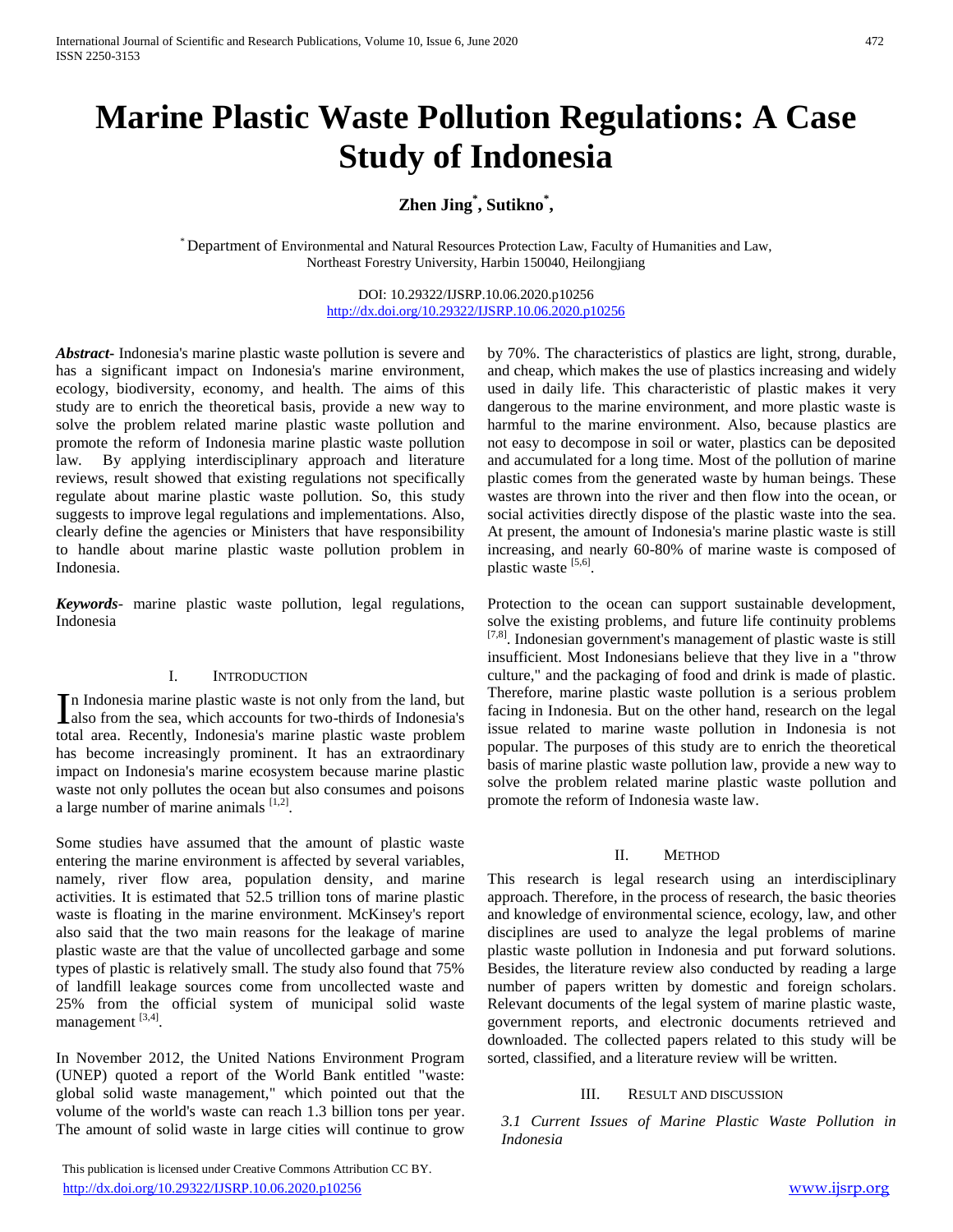Marine plastic waste refers to the artificially manufactured materials discarded, disposed, or abandoned in the marine environment. It is characterized by artificial plastic waste that floats intentionally or accidentally in the marine environment. According to the Marine Conservation Association, about 8 million tons of plastic flow into the ocean every year. If the environment cannot be controlled, by 2025, about 1 ton of plastic waste will be found for every 3 tons of marine fish. At the same time, in 2015, a research team led by Jenna R. Jambeck of the University of Georgia published a study in the journal plastic waste from land to the ocean, which said that more and more plastic waste could flow into the sea. According to data from 192 countries, Indonesia ranks second, with plastic waste production reaching 3.2 million tons, second only to China (8.8 million tons), the Philippines (1.9 million tons), Vietnam (1.8 million tons), and Sri Lanka (1.6 million tons). If 75% of the land-based waste spills in China, Indonesia, the Philippines, and Vietnam can be contained, the amount of waste flowing into the ocean worldwide will be reduced by 45%. Plastic Waste input From Land into The Ocean<sup>[9]</sup>.

As an archipelago country, 187.2 million Indonesian people are living in coastal areas  $[10]$ . In Indonesia, plastic waste enters the marine environment through rivers, beaches, marine activities, and illegal dumping. The sources of marine pollution in Indonesia are unmanaged garbage and people's garbage that directly throws into the surface water. Generally, the origins of marine plastic waste in Indonesia are land and ocean itself. Landbased sources mean marine plastic waste pollution that comes from activities on the land (including waterfront, riverbanks, beaches, ports, and docks) and contaminate the surface water then flow to the sea. Land-based sources are the most significant source of marine pollution. Ocean-based sources mean plastic waste pollution caused by ships, weather conditions, or any seabed activities.

Based on the size, marine plastic waste classified into three groups, namely large debris (>20 mm, refers to the large part of plastic waste), intermediate debris (2-20 mm, usually refers to plastic resin particles, also known as nurdles), and microplastics (<2 mm, consist of small plastic fragments less than 5 mm in diameter). The continuous movement and collision of medium and large-scale debris and other plastic debris, as well as the impact of ultraviolet radiation and photooxidation degradation, will break the waste into smaller pieces, which can be as little as 2 mm. Other small plastic particles, also known as "scrubbers," come from hand cleaners, cosmetics, and blower cleaning media, which also pollute the marine environment  $[11]$ .

Plastic debris in the ocean can be naturally broken down into smaller parts because there are factors from UV activity and wear. As a result, the amount of degradation will be less than 5 microns (plastic particles) once the plastic debris flows into the broad ocean with these factors [12].

Microplastic is a kind of plastic particle with a small size and less than 5 mm. The density of microplastics is less than water, which leads to the floating of microplastics in the marine environment. Microplastics can sink due to the influence of microorganisms

 This publication is licensed under Creative Commons Attribution CC BY. <http://dx.doi.org/10.29322/IJSRP.10.06.2020.p10256> [www.ijsrp.org](http://ijsrp.org/)

and other particles. Wright once explained the possibility of microplastics entering marine species or fish, as well as their biological effect and interaction. In his study, he explained microplastics formation is due to sunlight, the presence of electricity, and the impact of microorganisms, which can lead to the degradation of plastics. High-density microplastics are deposited and accumulated in marine sediments. On the other hand, low-density microplastics are floating in the marine environment  $^{[13,14,15]}$ .

The pollution of plastic waste to the ocean is of great concern not only because of its ecological impact but also because it may have a significant effect on human health, especially on food safety. Plastics can be broken into small pieces, which makes them consumed by marine life and even small invertebrates. In 2015, a study in the deep-sea in Southwestern Sumatra found that plastic materials were found in eight of its ten sampling sites. Although most of the plastic particles are below 500 meters indepth, the study found that plastic also penetrates the original area at a depth of 2000 meters. Indonesia's residents live in plastic, which has been broken into micro and nano-sized plastic and has spread to the bottom of the sea. People can't pick up all the marine plastic garbage [16,17].

The impact of marine waste pollution in Indonesia can be seen in four aspects, such as ecology, biodiversity, resident health, and economics.

In the ecological aspect, marine plastic waste can directly affect aquatic ecosystems, such as beaches, wetlands, coral reefs, fish habitats and breeding grounds and paths of migratory species. The impact of marine plastic waste depends on its type and location, and it can also lead to the death of coral reefs. According to the Australian coral reef research center (ARC), 89% of reefs exposed to plastic waste cause potential diseases, compared with only 4% of reefs not affected by waste. The study was confirmed by researchers who looked at 159 reefs from 2011 to 2014. As a result, exposure of plastic debris to coral reefs is most common in Indonesia, with 26 pieces per 100 square meters [18]. Indonesia is a country with abundant and diverse marine life. The area consists of three biogeographic regions and is a sanctuary for rich marine life - 76% of coral, mangrove, and vast seagrass beds live here. Indonesia's ecosystem is in danger because of the persistent leakage of marine plastic waste. With the rapid growth of urbanization and the population in coastal areas, the pollution degree of infiltration and destruction of various ecosystems will continue to increase the deterioration of the marine environment  $^{[19]}$ .

From the biodiversity aspect, plastic debris will destroy the ecosystem and marine biota which feed on the decomposition of plastic waste and store the material absorbed by the plastic debris in the aquatic biota. These hazardous chemicals are PCBs, DDE, PAH, and DDT. These substances are included in the blacklist in Annex A and the grey list in Annex B of the Stockholm Convention on persistent organic pollutants, which entered into force on August 26,  $2010^{[20]}$ . As Greenpeace says, about 267 marine animals died of indigestion, 90 percent of which was caused by swallowing plastic. One of the destructive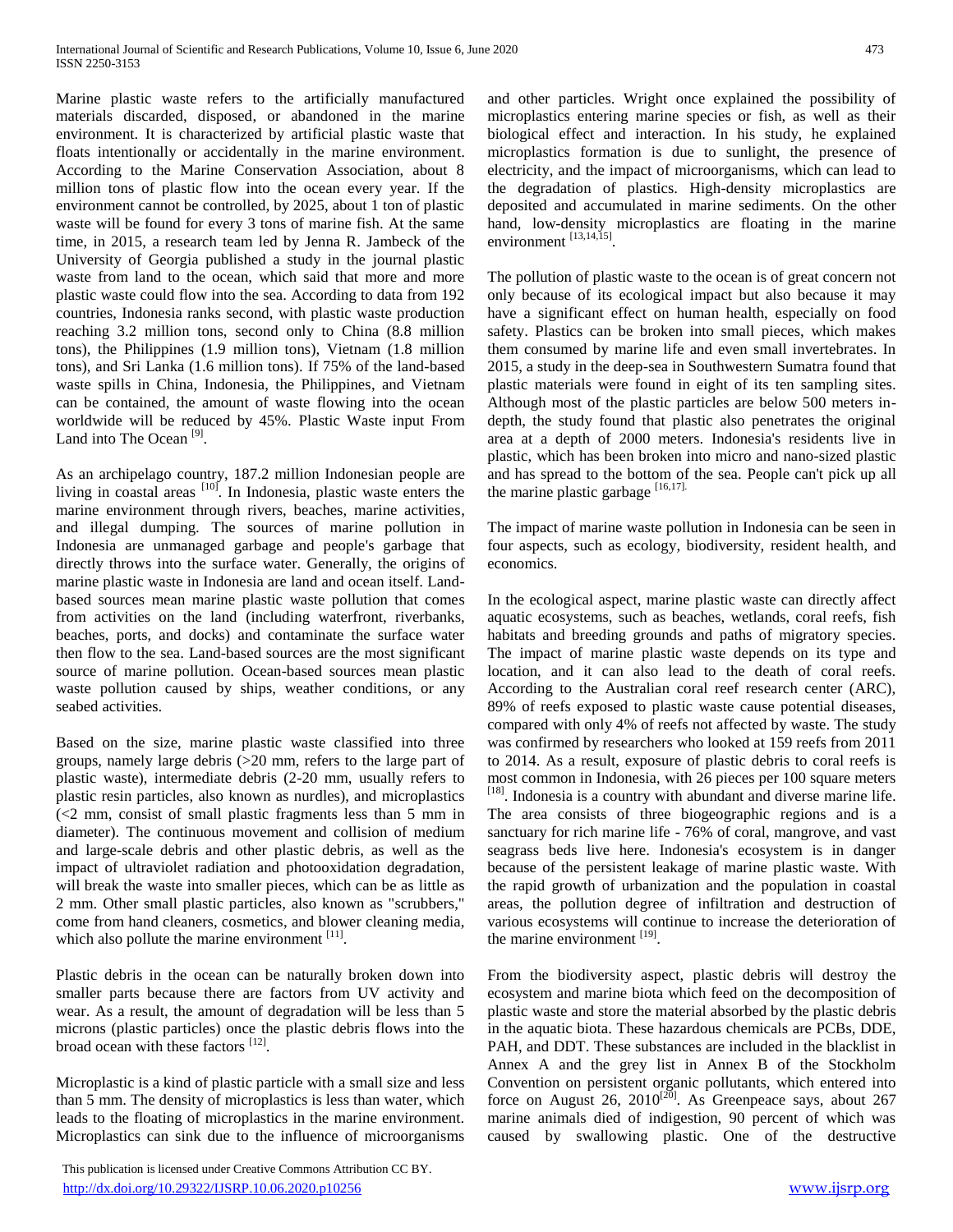consequences is that plastic is considered food for birds, fish, and marine mammals. Some mothers even feed their chicks plastic. When eating plastic, marine animals will feel full of food. Their bodies do not need nutrition. As a result, they will starve to death. Turtles even mistake plastic bags for jellyfish, one of the animal's favorite foods<sup>[21,22,23]</sup> .

In Indonesia, a dead whale was found with stomachs contain various types of debris, with a total weight of 5.9 kg. In the whale's belly, the fragments are 750 grams of plastic glass fragments (115 pieces), 140 grams of hard plastic (19 pieces), 150 grams of plastic bottles (four pieces), 260 grams of plastic bags (25 pieces), 740 grams of sawdust (six parts), 270 grams of slippers (two pieces), 200 grams of nylon bags (one piece), 3260 grams of collapsed rope (more than  $1000$  pieces)<sup>[24]</sup>.

Besides ecological and biodiversity impact, marine plastic waste also can bring a negative impact to human health. It happens because marine plastic waste can increase the accumulation and transfer of several pollutants, namely phthalates, bisphenol A (BPA), polycyclic aromatic hydrocarbons (PAH), polychlorinated biphenyls (PCB), nonylphenol and dichlorodiphenyltrichloroethane (DDT). Pollutants in marine organisms can enter the human body through the food chain because consumers can directly or indirectly eat seafood contaminated with micro plastics  $^{[25]}$ .

Indonesia's economic sector is closely related and depend on the sea and marine product. This condition makes marine plastic waste pollution directly affects the economy in the country. The economic impact of marine plastic waste pollution had reached the US \$1.2 billion, including losses in fishing, shipping, tourism, and insurance business sectors <sup>[26]</sup>.

## *3.2 Relevant Regulations of Indonesia's Marine Plastic Waste Pollution*

At present, Indonesia has no specific legal regulations to deal with marine plastic waste pollution. Indonesia's laws on waste control and management are shown in Figure 1.





Figure 1. Scheme of Relevant Regulations about Marine Plastic Pollution in Indonesia

Constitution of the Republic of Indonesia (1945) is the basis and source for the formation of laws and regulations. Every chapter, article, and verse that contains the ideals to be achieved by the Indonesian people. As shown in figure 1, the highest level of law, which closely related to marine plastic pollution, is Article 28H (1). Article 28h, paragraph 1, of the Constitution of the Republic of Indonesia (1945) stipulates that "everyone has the right to live in the prosperity of body and spirit, to have a good and healthy environment and to have access to health services."

Constitutions of the Republic of Indonesia (1945) Article 28H is followed by the Law of Environmental Protection and Management (No. 32/2009) and Law of Waste Management (No. 18/2008). Indonesia promulgated the environmental protection and management law (No. 32/2009), which states that a good and healthy environment is the human rights and constitutional rights of every Indonesian citizen. It has established legal instruments for the prevention of pollution and environmental damage according to the development and needs of science, namely, a strategic environmental assessment (SEA), spatial planning, environmental quality standards, environmental damage standards, analysis of environmental impact problems, environmental management efforts and environmental monitoring efforts, licenses, environmental, economic means, basic environmental laws. Besides, Indonesia enacted the Law of Waste Management (18/2008), which regulates waste generally,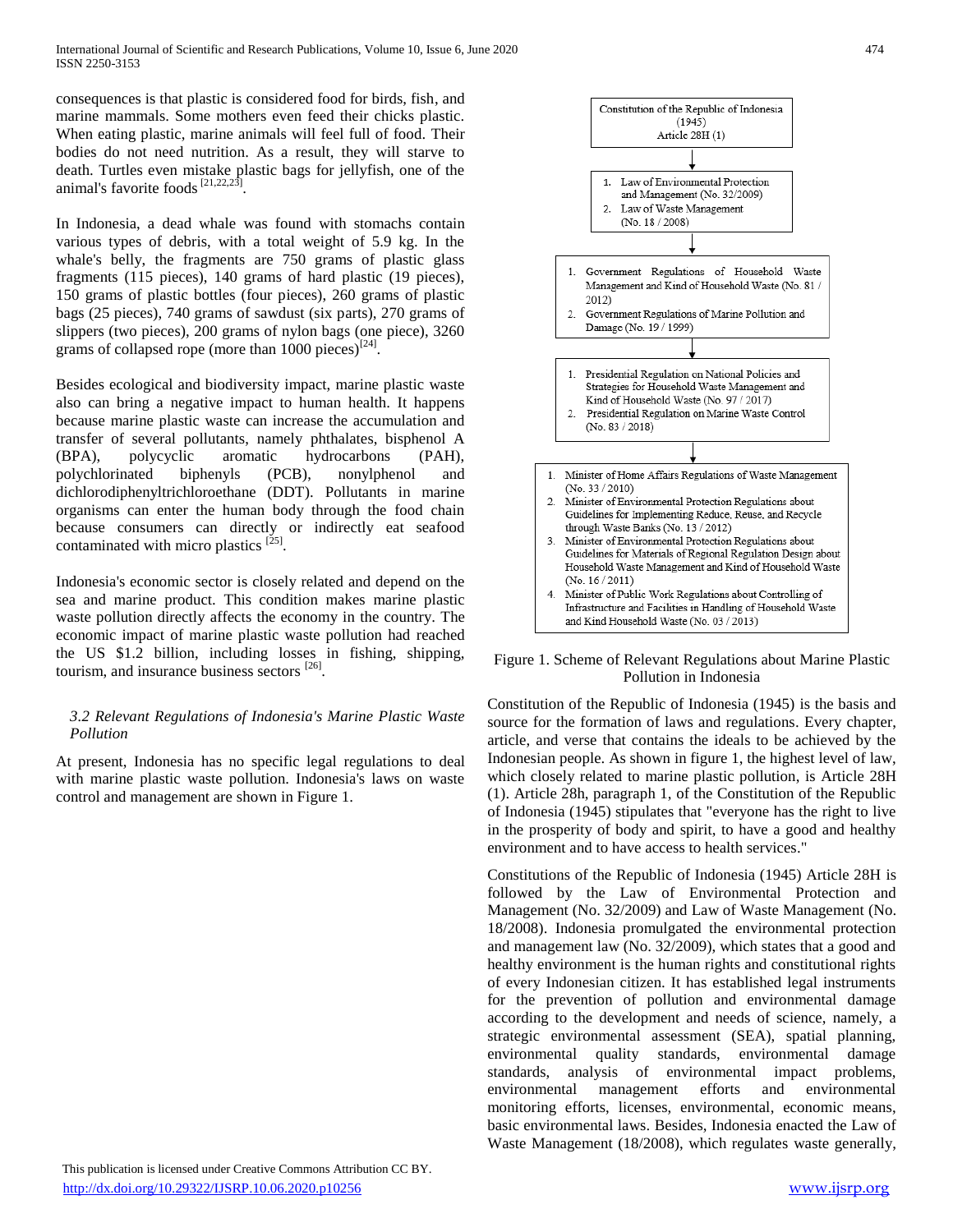not specific to marine plastic pollution. This regulation also states waste management is a systematic, comprehensive, and sustainable activity, including waste reduction and disposal. The definition of waste management is contained in Article 1, paragraph 5, of Law of Waste Management (No. 18/2008).

In Indonesia, government regulations become implementation regulation for laws above it. The government regulations for Law of Environmental Protection and Management (No. 32/2009) and Law of Waste Management (No. 18 / 2008), namely: Government Regulations of Household Waste Management and Kind of Household Waste (No. 81/2012) and Government Regulations of Marine Pollution and Damage (No. 19/1999).

Government Regulations of Household Waste Management and Kind of Household Waste (No. 81 / 2012) aims to protect public health and environmental quality, prevent accidents and disasters related to the management of household waste and kind of household waste, and support sustainable economic development. These objectives have been set out in government regulations. This regulation also provided a basis for the implementation of waste management in Indonesia, especially in the local area. With the development of this regulation, local governments are also obliged to formulate local rules related to waste management immediately.

Government Regulations of Marine Pollution and Damage (No. 19/1999) established the management of the marine environment, and its natural resources are designed to provide maximum benefits for the well-being of people and the survival of other organisms, both now and in the future. More and more land and sea development activities and the use of the ocean and its natural resources may lead to the pollution and destruction of the marine environment, and ultimately reduce the quality and function of the sea.

The standing of presidential regulation is under government regulation to implement government regulation itself. The presidential regulations that closely related to marine plastic pollution are Presidential Regulation on National Policies and Strategies for Household Waste Management and Kind of Household Waste (No. 97/2017) and Presidential Regulation on Marine Waste Control (No. 83/2018).

On October 23, 2012, to implement the provisions of Article 6 of the government regulations on the management of domestic waste and a kind of household waste (No. 81/2012), the Indonesian government needs to formulate the presidential regulations on national policies and strategies for the management of stairs and similar domestic waste (No. 97/2017). This presidential regulation is the national master plan for the household waste management and kind of household waste, which contains guidelines, policies, strategies, detailed in the waste management program, and national objectives. It includes two policy directions: reduction policy, restriction, recycling, reuse, treatment strategy, classification, collection, transportation, treatment, and final treatment.

Following Presidential Regulation on Marine Waste Control (No. 83/2018) on marine waste management, to deal with marine waste, strategies, programs, and activities are to be coordinated. Measurable and aimed at reducing the quantity of marine waste,

 This publication is licensed under Creative Commons Attribution CC BY. <http://dx.doi.org/10.29322/IJSRP.10.06.2020.p10256> [www.ijsrp.org](http://ijsrp.org/)

especially the national marine waste management action plan 2018-2025, to reduce marine waste, especially plastic waste. The national action plan is a document that provides planning and guidance to Ministries, communities and stakeholders to accelerate the disposal of marine debris over the eight years 2018-2025.

For the National scale, the last standing of regulations in Indonesia is Minister Regulations that directly follow the Presidential Regulations. In this case, three Minister of Indonesia that have regulations related to marine plastic pollution is Minister of Home Affairs, Minister of Environmental Protection, and Minister of Public Works. There are four Minister Regulations, namely: Minister of Home Affairs Regulations of Waste Management (No. 33/2010); Minister of Environmental Protection Regulations about Guidelines for Implementing Reduce, Reuse, and Recycle through Waste Banks (No. 13/2012); Minister of Environmental Protection Regulations about Guidelines for Materials of Regional Regulation Design about Household Waste Management and Kind of Household Waste (No. 16/2011); Minister of Public Works Regulations about Controlling of Infrastructure and Facilities in Handling of Household Waste and Kind Household Waste (No. 03/2013).

Minister of Home Affairs Regulations of Waste Management (No. 33/2010) became the basis for local governments to manage waste. Under this regulation, the local government has the task of planning and implementing waste management. Planning relates to the reduction and handling of waste as outlined in the strategic plan and annual work plan. In contrast, the implementation refers to the difficulties in waste generation, recycle, and/or reuse of waste.

Minister of Environmental Protection Regulations about Guidelines for Implementing Reduce, Reuse, and Recycle through Waste Banks (No. 13/2012) regulates the management of national waste, promulgated regulations giving priority to the 3R (reduce, reuse, recycle). It also handled about principle and community participation and cooperated with relevant parties, local governments, producers, associations, and stakeholders.

Minister of Environmental Protection Regulations about Guidelines for Materials of Regional Regulation Design about Household Waste Management and Kind of Household Waste (No. 16/2011) aims to guide local governments in the formulation of Draft Local Regulation contents on Household Waste Management and Kind Household Waste. Draft contents contain: rights and obligations, licensing, waste handling, financing and compensation, community role, ban, supervision, and administrative sanctions.

Minister of Public Works Regulations about Controlling of Infrastructure and Facilities in Handling of Household Waste and Kind Household Waste (No. 03/2013) includes general planning, waste treatment, provision of final waste for treatment and treatment facilities and closure/rehabilitation of landfills. The waste specified in the Minister's regulations includes household waste and kind of household waste. It aims to: a. implementation of an effective and efficient waste control; b. expand waste treatment services coverage; c. improve the quality of environment and human health; d. maintain natural resources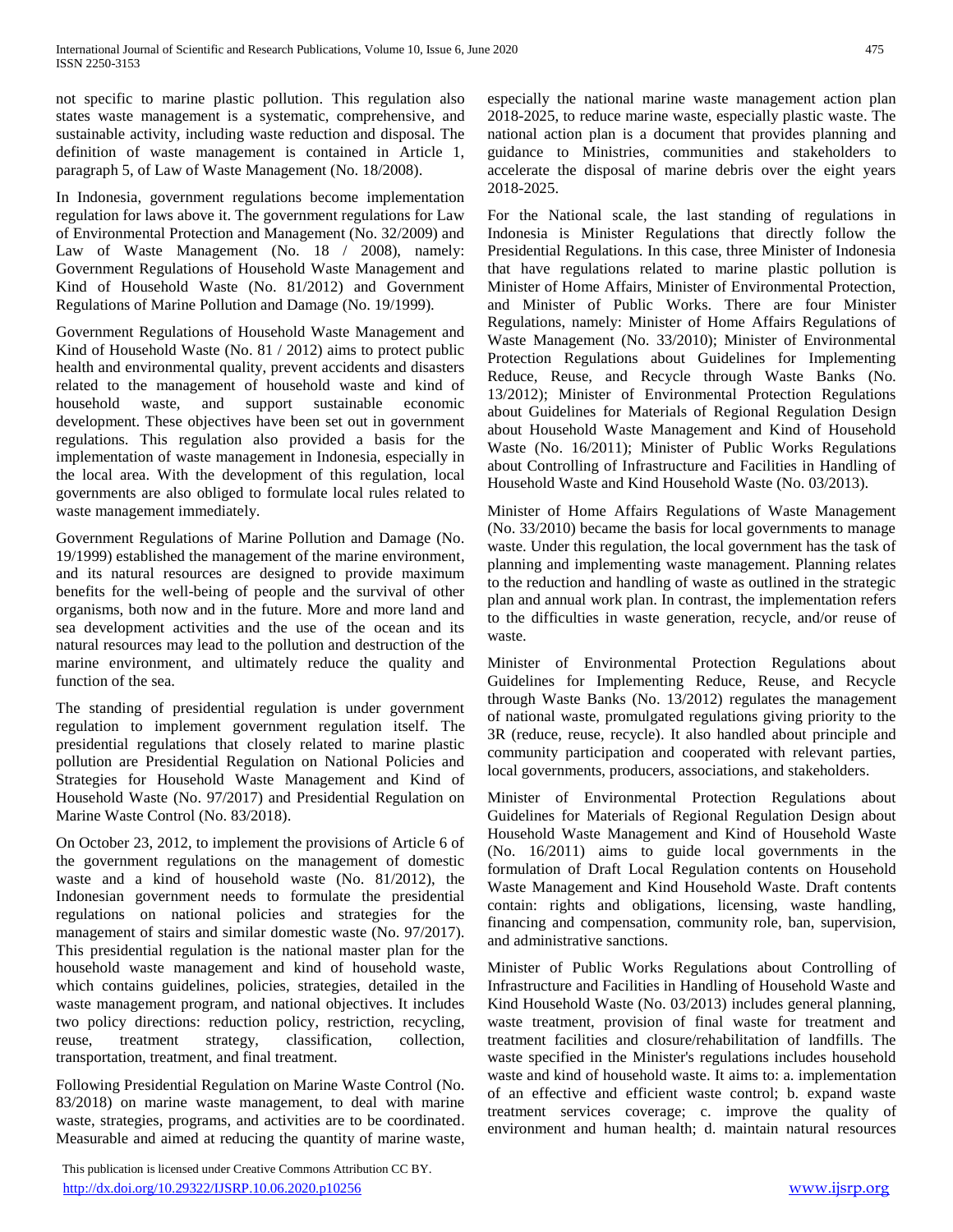International Journal of Scientific and Research Publications, Volume 10, Issue 6, June 2020 476 ISSN 2250-3153

from pollution and mitigation of climate change; and e. use waste as a one of energy resource.

## *3.3 Discussion*

Regulations on the management of environmental protection must also be stipulated in the Constitution, as the critical environmental problems and interests caused by development activities will aggravate the damage and pollution to the environment. The regulations in this Constitution will serve as the basis for the following legislation. All of which are from the Green Constitution to be maintained. The Constitution of Indonesia 1945 stipulated in Article 28H (1) that "everyone has the right to a healthy environment." However, this rule is still abstract and unclear.

Law of Environmental Protection and Management (No. 32/2009) sets out general rules on supervision and environmental law enforcement. Also, the general regulations on the management, control and enforcement of waste pollution are set out in the Law of Waste Management (No. 18/2008). These two rules have also been further standardized in the implementation. However, obstacles are often encountered in the development and implementation of these rules. These barriers include inadequate interpretation and understanding of existing rules, legal gaps, and uncertainty about local governments that do not make enforcement rules. At the local government level, regulations often fail to achieve complete success in law enforcement and central government policies.

Without a specific and comprehensive legal system of marine plastic waste pollution, the government's national plan to reduce marine plastic waste pollution to 70% by 2025 will not be realized, because the pollution problem of Indonesia's marine plastic waste is increasingly complex and severe.

One of the essential aspects that restrict the implementation of marine plastic waste pollution control is the imperfect legal regulation system, including supervision. Some problems are not routine supervision, which is the obligation of the government. In addition, there is a lack of information, data, and documentation, also a lack of coordination among agencies in terms of oversight. Another problem is that the support system for marine plastic debris pollution monitoring activities has not been fully developed.

The Indonesian government has set up a national marine waste management coordination group, which is subordinate to and directly responsible for the president. The responsibilities of the national marine waste management coordination group are: to coordinate the activities of central government, local governments, agencies communities and stakeholders in marine waste management activities; to formulate policies to address obstacles and problems in marine waste treatment implementation; and to monitor and evaluate the action plan implementation.

According to presidential regulation No. 83 of 2018 on marine waste management, it clearly states the organizational structure for the disposal of marine waste. The system of the National Coordination Group for marine waste management includes the Minister for the Coordination of Ocean Affairs, Environment and Forestry, Home and Foreign Affairs, Industry, Finance, Public Works and Housing, Transportation, Health, Education and Culture, Communication and Information, Education, Cooperatives, Small and Medium Enterprises, Tourism, Secretary of Cabinet, and Head of the Sea Security Agency.

In terms of law enforcement, the legal sanctions against the polluters of marine plastic waste, including the individuals and industrial enterprises that have been proved to pollute the environment, are inconsistent. Other problems, such as activities in the ocean, ships, and other debris processing into the sea without follow-up guidance, or even legal sanctions, concessions exist in the implementation of sanctions, so the lack of sanctions on marine plastic waste pollution is one of the problems of law enforcement.

Based on the above problems, we need to improve the legal regulation system of the comprehensive treatment of marine plastic waste pollution. One of the improvements was the development in Indonesia of a special regulation on the control of marine plastic waste pollution. This regulation proposes to revise the management measures for plastic waste, which can make a more comprehensive, coordinated, and practical change in the supervision and law enforcement of marine plastic waste pollution. Because marine plastic waste is an important part of marine waste pollution, perfect regulation is an effective way to solve the environmental pollution problems (including marine plastic waste pollution). Indonesia should gradually improve the legal system of marine plastic waste pollution, which will have specific guiding significance for the management, supervision, and Law enforcement of marine plastic waste pollution [27].

Due to cross Ministers and agencies, the agenda of controlling marine plastic waste pollution needs to clarify institutional responsibilities. There is a need to include in the scope and mandate of Indonesia's legal regulations on the control of marine plastic waste pollution, and institutional cooperation framework for actions related to marine plastic waste.

Besides the reformation of Indonesia's cross Ministers and agencies, we also suggest to improve the legal regulation and strengthen the legal implementation for marine plastic pollution in Indonesia. Efforts to implement the marine plastic waste law, obviation and repression can be adopted. Preventive law enforcement through supervision and repression is carried out through the implementation of administrative sanctions. Therefore, in law enforcement, there is no need to provide administrative or criminal sanctions directly in the area of waste management. Still, preventive efforts seem to be more effective in implementation. Preventive law enforcement measures are recommended, as this will raise public awareness of the importance of good waste management.

To maximize the use of environmental law enforcement instruments, in particular, the implementation of criminal law, the Minister of environment, the chief of police, and the attorney general signed a joint agreement on the implementation of comprehensive environmental Law on July 26, 2011. The purpose of this MOU is to optimize the application of the "integrated criminal justice system" in the investigation and prosecution of environmental crime cases [28].